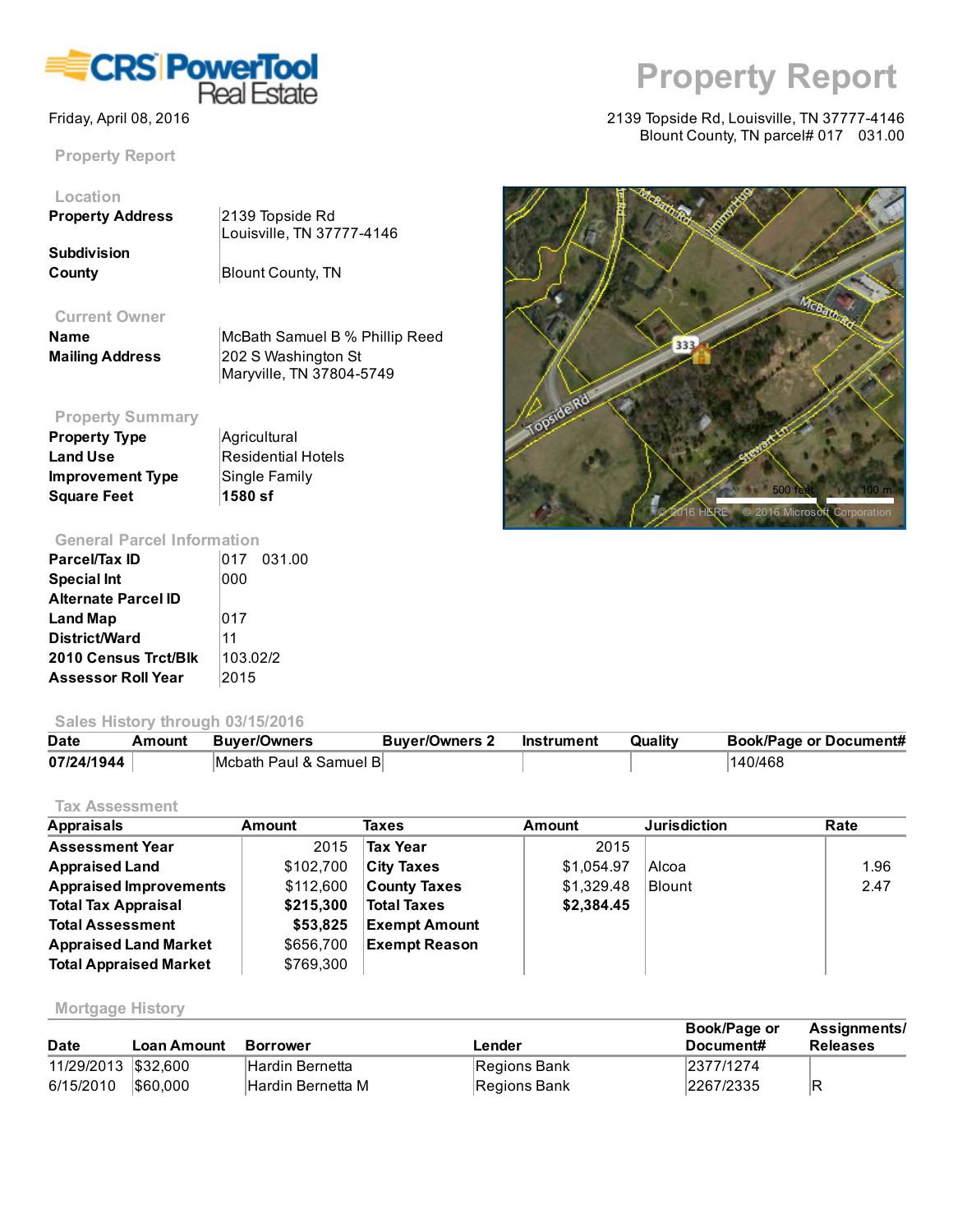### Property Characteristics: Building

| Building#                 | Type                                       | <b>Condition</b> | Sa Feet                   | <b>Year Built</b> | <b>Effective Year</b>               | <b>BRs Baths</b>           | <b>Rooms</b>              | <b>Stories</b> | <b>Units</b> |
|---------------------------|--------------------------------------------|------------------|---------------------------|-------------------|-------------------------------------|----------------------------|---------------------------|----------------|--------------|
|                           | Single Family                              | Average          | 1580                      | 1945              | 1975                                |                            |                           |                |              |
|                           | <b>Building Square Feet (Living Space)</b> |                  |                           |                   | <b>Building Square Feet (Other)</b> |                            |                           |                |              |
| <b>Base</b>               |                                            | 1580             |                           |                   | <b>Basement Finished</b>            |                            |                           |                | 725          |
|                           |                                            |                  |                           |                   | <b>Basement Unfinished</b>          |                            |                           |                | 144          |
|                           |                                            |                  |                           |                   | <b>Basement Unfinished</b>          |                            |                           |                | 725          |
|                           |                                            |                  |                           |                   | <b>Garage Finished</b>              |                            |                           |                | 441          |
|                           |                                            |                  |                           |                   | <b>Open Porch Finished</b>          |                            |                           |                | 34           |
|                           |                                            |                  |                           |                   | <b>Open Porch Finished</b>          |                            |                           |                | 72           |
| <b>Construction</b>       |                                            |                  |                           |                   |                                     |                            |                           |                |              |
| Quality                   |                                            | Average          |                           |                   | <b>Roof Framing</b>                 |                            | Gable/Hip                 |                |              |
| <b>Shape</b>              |                                            |                  | Rectangular Design        |                   | <b>Roof Cover Deck</b>              | <b>Composition Shingle</b> |                           |                |              |
| <b>Partitions</b>         |                                            |                  |                           |                   | <b>Cabinet Millwork</b>             | Average                    |                           |                |              |
| <b>Common Wall</b>        |                                            |                  |                           |                   | Floor Finish                        |                            | <b>Carpet Combination</b> |                |              |
| <b>Foundation</b>         |                                            |                  | <b>Continuous Footing</b> |                   | <b>Interior Finish</b>              |                            | Panel-Plast-Drywall       |                |              |
| <b>Floor System</b>       |                                            |                  | Wood W/ Sub Floor         |                   | <b>Air Conditioning</b>             |                            | Cooling Split             |                |              |
| <b>Exterior Wall</b>      |                                            | Common Brick     |                           |                   | <b>Heat Type</b>                    |                            | <b>Heat Split</b>         |                |              |
| <b>Structural Framing</b> |                                            |                  |                           |                   | <b>Bathroom Tile</b>                |                            |                           |                |              |
| <b>Fireplace</b>          |                                            | Y                |                           |                   | <b>Plumbing Fixtures</b>            | 18                         |                           |                |              |
| <b>Other</b>              |                                            |                  |                           |                   |                                     |                            |                           |                |              |
| Occupancy                 |                                            | Occupied         |                           |                   | <b>Building Data Source</b>         | Owner                      |                           |                |              |

# Property Characteristics: Lot

| <b>Land Use</b>  | Residential Hotels                        | Lot Dimensions  |                            |
|------------------|-------------------------------------------|-----------------|----------------------------|
| <b>Block/Lot</b> |                                           | Lot Square Feet | 1,017,993                  |
|                  | Latitude/Longitude 35.843566°/-83.998309° | Acreage         | 23.37                      |
| <b>Type</b>      | <b>Land Use</b>                           | <b>Units</b>    | <b>Tax Assesssor Value</b> |
| Rotation         |                                           | 16              | \$14,112.00                |
| Rotation         |                                           |                 | \$14,672.00                |
| Pasture          |                                           |                 | \$1,681.00                 |
| Woodland 2       |                                           | 8.37            | \$7,248.00                 |
| Imp Site         |                                           |                 | \$65,010.00                |
|                  |                                           |                 |                            |

# Property Characteristics: Utilities/Area

| <b>Gas Source</b>                 | <b>Road Type</b>                 | State Highway |
|-----------------------------------|----------------------------------|---------------|
| Public<br><b>Electric Source</b>  | Topography                       | Rolling       |
| Public<br><b>Water Source</b>     | <b>District Trend</b>            | Improving     |
| Individual<br><b>Sewer Source</b> | <b>Special School District 1</b> |               |
| Е<br><b>Zoning Code</b>           | <b>Special School District 2</b> |               |
| <b>Owner Type</b>                 |                                  |               |

# Legal Description

| <b>Subdivision</b> |    | <b>Plat Book/Page</b> | 7/114 |
|--------------------|----|-----------------------|-------|
| <b>Block/Lot</b>   |    | Description           |       |
| District/Ward      | 11 |                       |       |